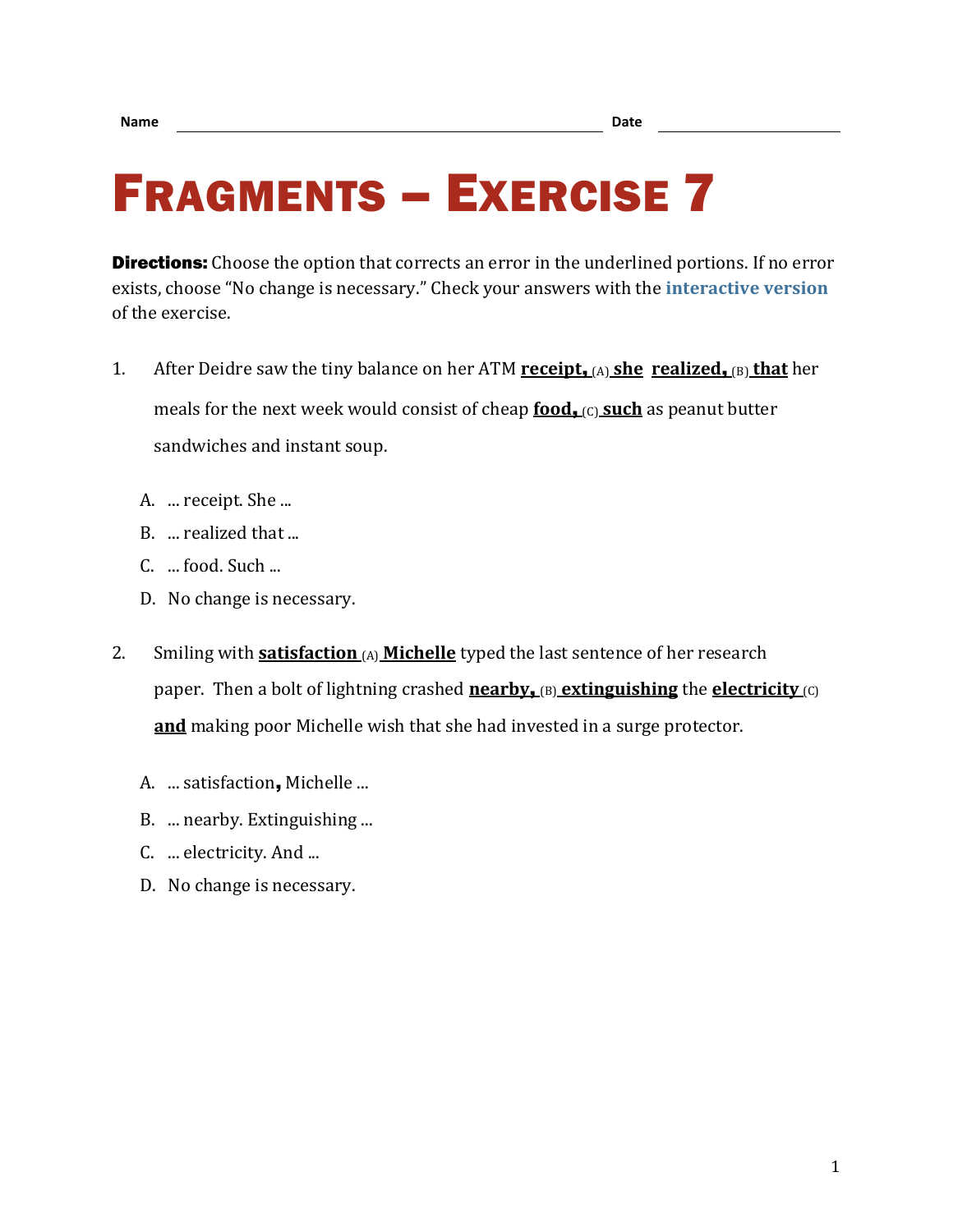- 3. When the cell phone began to chime in her book **bag**, (A) **Jasmine** froze in her **seat** (B) **as** all eyes in the room darted from her to Professor **Williams.**  $\alpha$  **An** instructor who tolerated no interruptions during a lecture.
	- A. ... bag. Jasmine ...
	- B. ... seat. As ...
	- C. ... Williams, an ...
	- D. No change is necessary.
- 4. As Alex navigated the narrow row of **chairs.** (A) **His** heavy book bag bumped the large soda perched on Teresa's **desk**, (B) **sending** a shower of diet cola into the girl's **lap**, (C) **soaking** her jeans.
	- A. ... chairs, his ...
	- B. ... desk. Sending ...
	- C. ... lap soaking ...
	- D. No change is necessary.
- 5. You might **think** (A) **that** a floor-length dress is **conservative** (B) **until** you see the one that Christina **wears.** (c) **A** psychedelic swirl of pinks and purples that attracts everyone's attention.
	- A.  $\dots$  think, that  $\dots$
	- B. ... conservative. Until ...
	- C. ... wears. It is a ...
	- D. No change is necessary.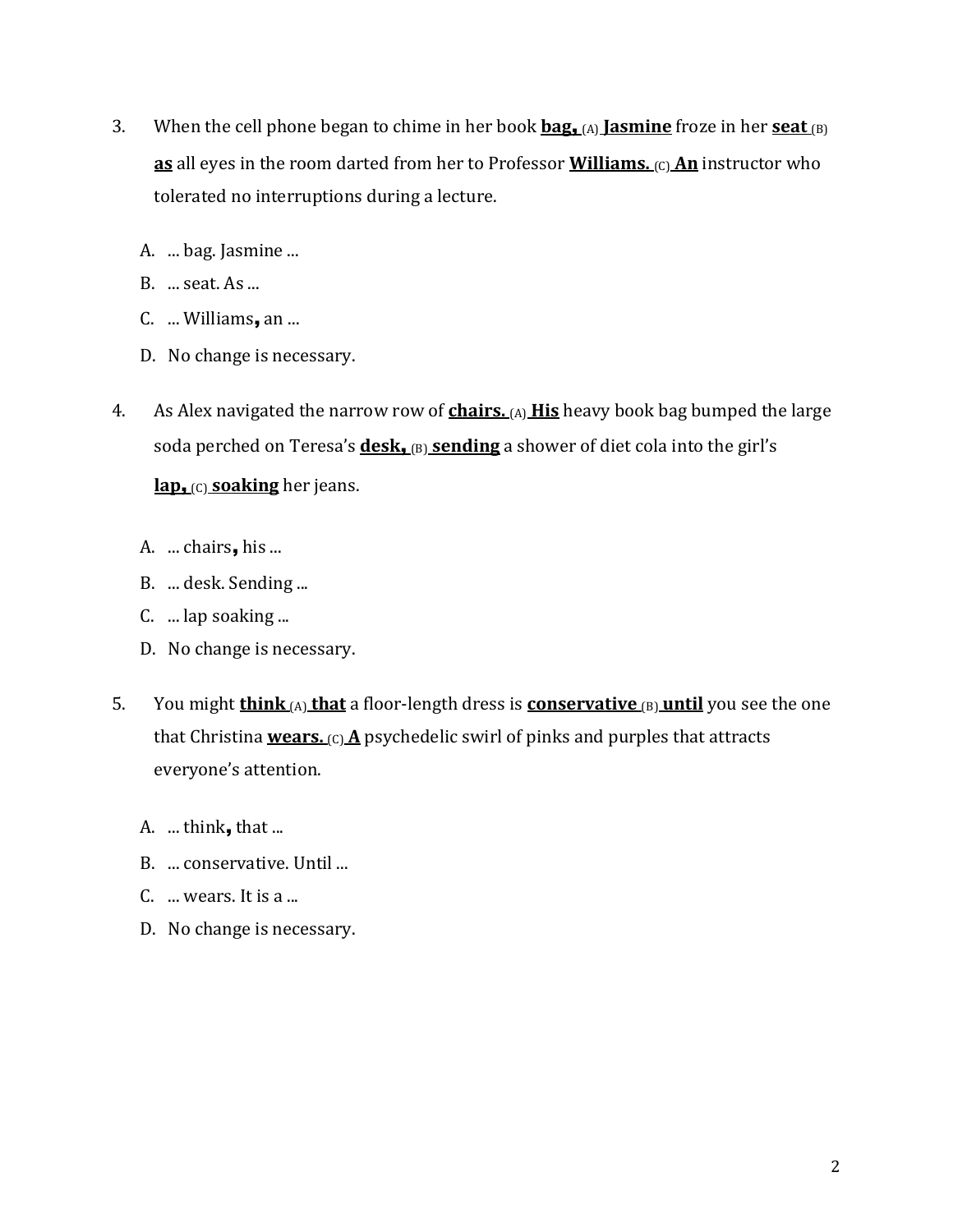- 6. As all of her classmates were sharing **results**  $(A)$  **Melody** quietly left the **room**  $(B)$  and found a quiet corner in the **hallway** (C) **so that** she could see her grade without embarrassing herself in front of her friends.
	- A. ... results, Melody ...
	- B. ... room, and ...
	- C. ... hallway. So that ...
	- D. No change is necessary.
- 7. Gloria and Scooby stood in front of the bathroom **mirror**, (A) **bitterly** complaining about the difficult midterm and stern teaching in their biology **course.** (B) As Professor Perry, their **instructor,** (c) **eavesdropped** from inside a far stall.
	- A. ... mirror bitterly ...
	- B. ... course as ...
	- C. ... instructor eavesdropped ...
	- D. No change is necessary.
- 8. One day in class, Shantrell rested her head against the **wall** (A) **and discovered (B)** that she could hear the classical music that Professor Nguyen played in his office on the other **side.** (c) **The music promptly** put her to sleep.
	- A. ... wall. And ...
	- B. ... discovered, that ...
	- C. ... side. Which promptly ...
	- D. No change is necessary.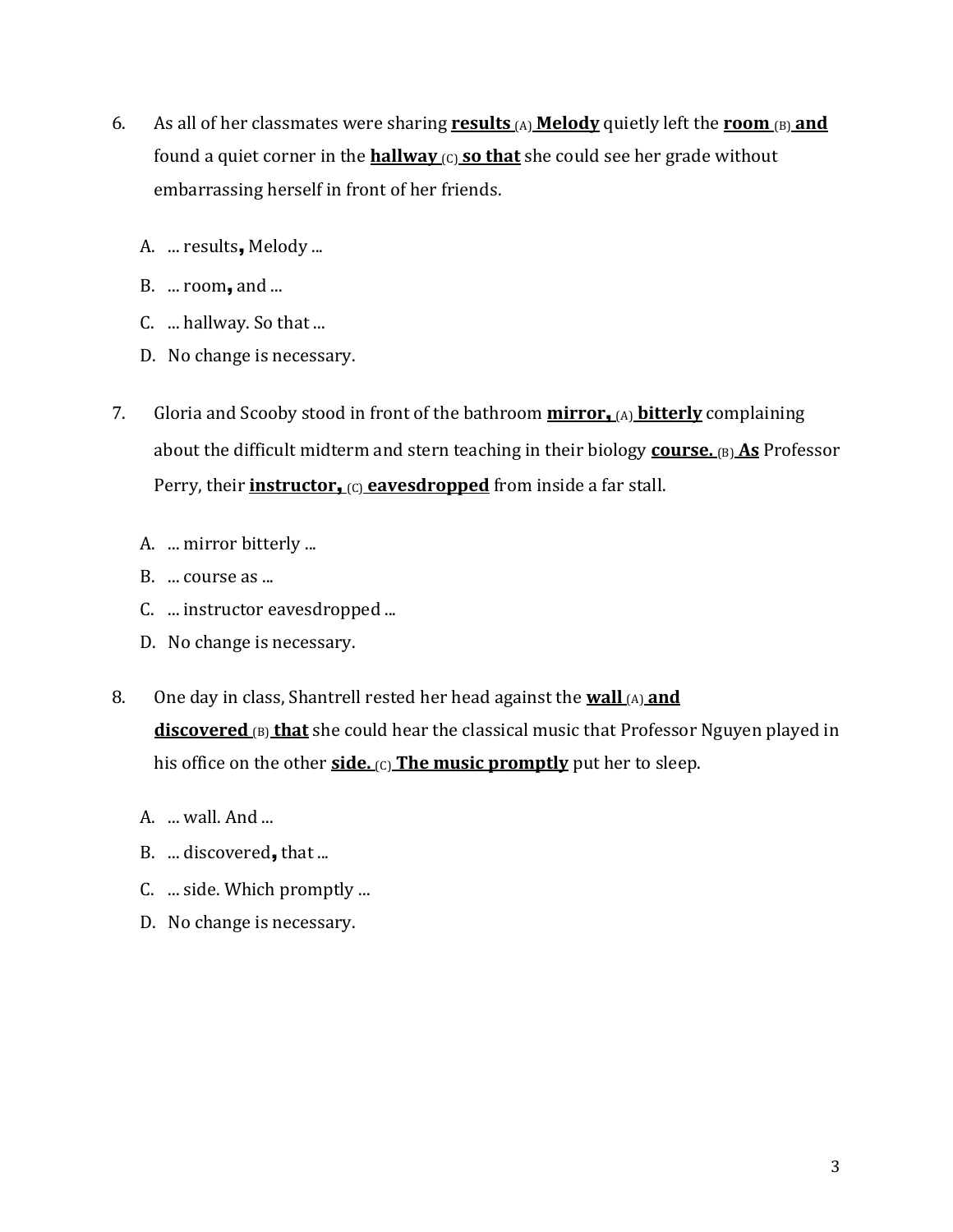- 9. While Professor Koopman explained the consequences of the French **Revolution.** (A) **Tiffany** and Faith sniffled uncomfortably in their **seats.** (B) **suffocated** by the cheap shaving **lotion**  $(C)$  that Henry always wore.
	- A. ... Revolution. Tiffany ...
	- B. ... seats. Suffocated ...
	- C. ... lotion, that ...
	- D. No change is necessary.
- 10. Once class was **over**, (A) **Maria** used to meet her lab partner Chris at the diner near **campus** (B) **until** she discovered that Chris **preferred**, (C) **to** flirt with the waitresses instead of discussing the chemistry homework.
	- A. ... over Maria ...
	- B. ... campus, until ...
	- C. ... preferred to ...
	- D. No change is necessary.
- 11. Coated with **dust**<sub>1</sub>(A) the blinds filtered the sunlight entering Adrian's cluttered **apartment, (B) where** clothing and empty take-out boxes littered the **floor.** (C) **As** flies buzzed around rotting bananas on the kitchen counter.
	- A. ... dust the ...
	- B. ... apartment. Where ...
	- C. ... floor as ...
	- D. No change is necessary.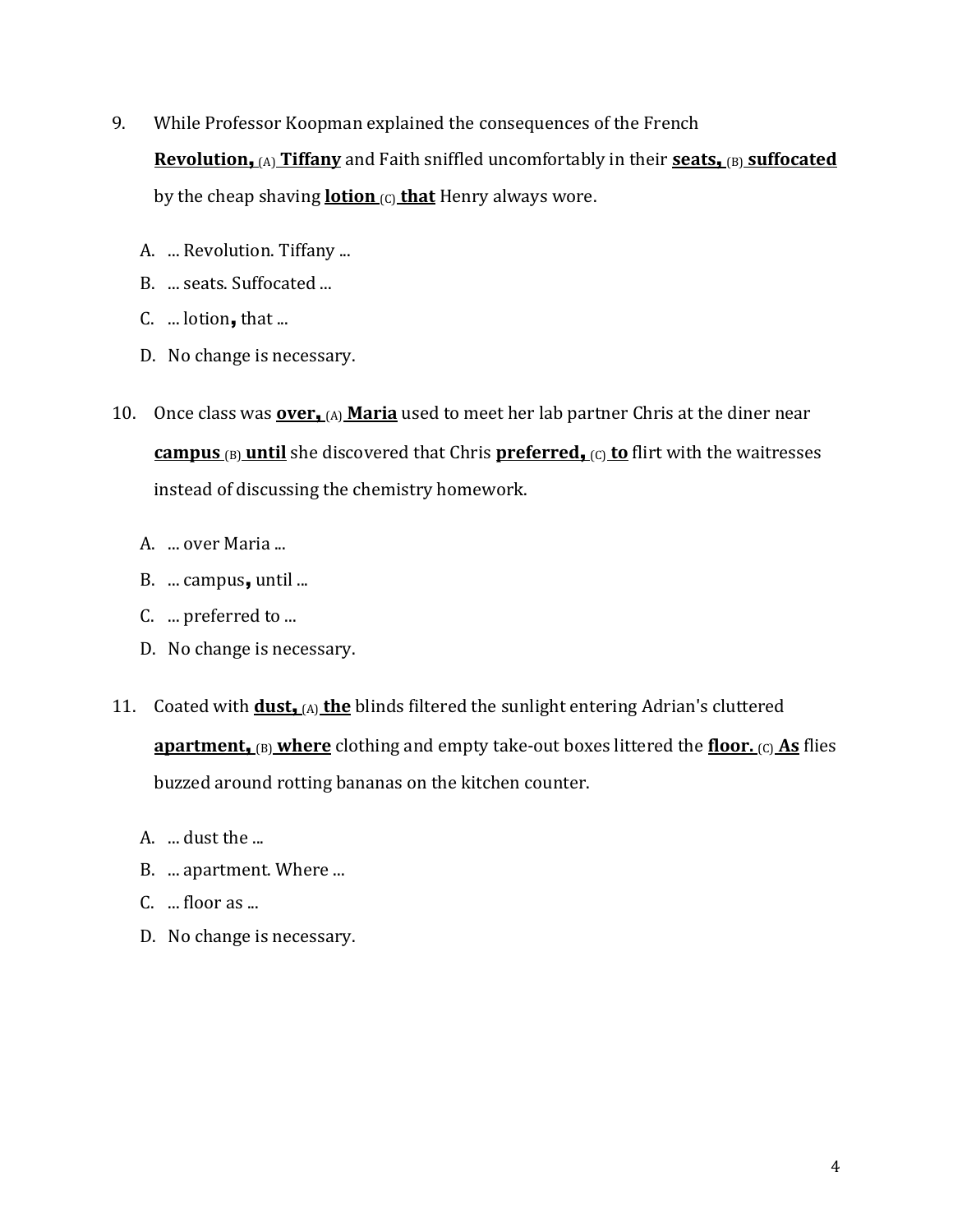- 12. Hands covered in cookie **dough**, (A) **Madeline** ran to the **phone**, (B) **hoping** that the call was from **Eric.** (c) **Her** boyfriend who had broken his promise to call the day before.
	- A. ... dough Madeline ...
	- B. ... phone hoping ...
	- C. ... Eric, her ...
	- D. No change is necessary.
- 13. Wendy pushed her glasses up her **nose**, (A) **and** blew loose strands of hair from her **eyes**, (B) **hoping** that clearer vision would help her make sense of the difficult algebra **problem** (c) **that** she was trying to solve.
	- A. ... nose and ...
	- B. ... eyes. Hoping ...
	- C. ... problem, that ...
	- D. No change is necessary.
- 14. To get on his mother's good **side**, (A) **Rufus** offered to unpack the

**groceries**, (B) **but dropped** the carton of eggs that Mom would later **need** (C) **to** make chocolate-broccoli muffins for the church bake sale.

- A. ... side Rufus ...
- B. ... groceries. But he dropped ...
- C. ... need, to ...
- D. No change is necessary.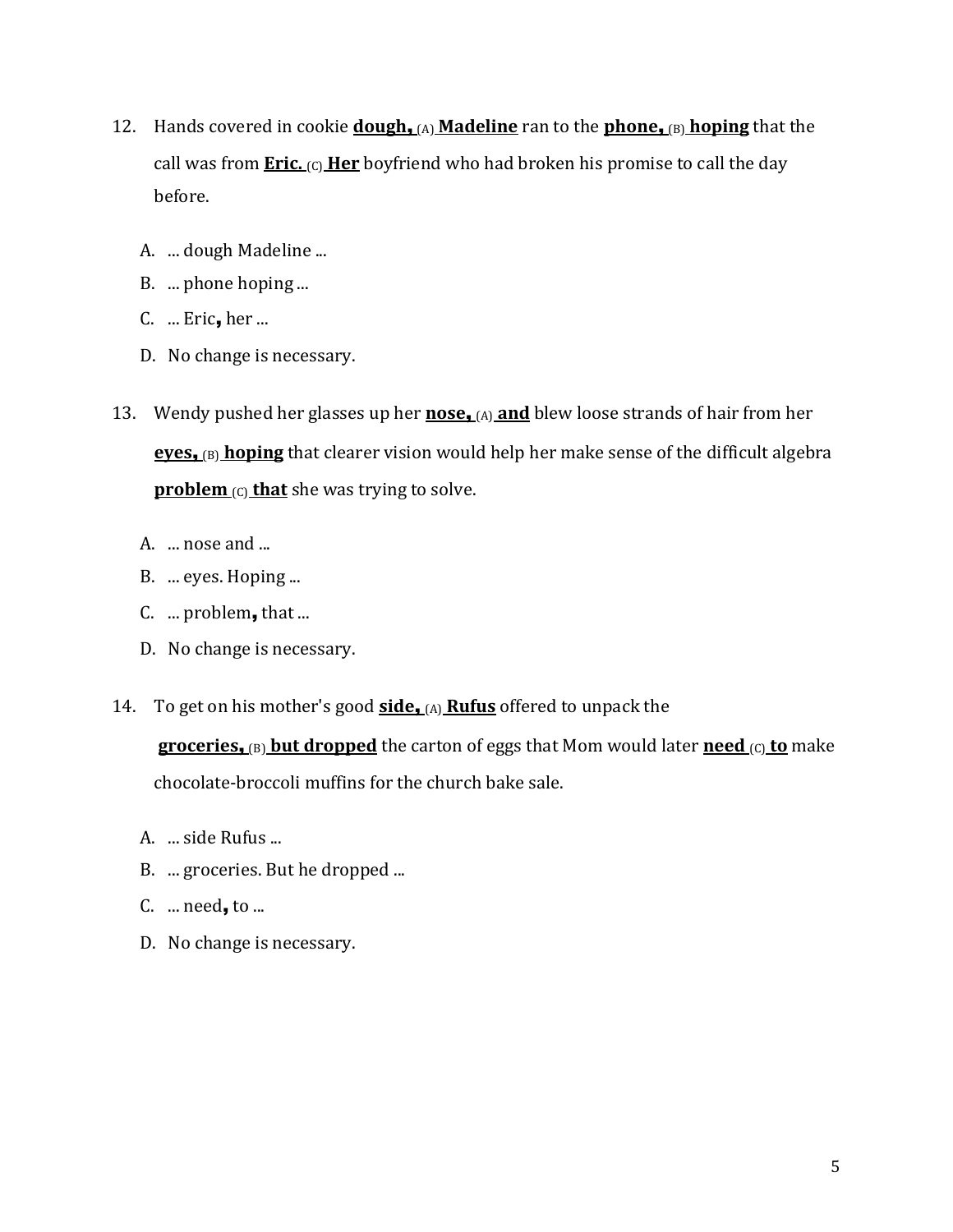- 15. Circling the parking **lot**<sub>1</sub>(A) **Dominique** searched for an empty space close to the mall **entrance**  $(B)$  so that an afternoon thunderstorm would not drench **her**  $(C)$  while she was loaded down with good buys.
	- A. ... lot Dominique ...
	- B. ... entrance. So ...
	- $C.$  ... her, while ...
	- D. No change is necessary.
- 16. If his friends walked into the **bookstore** (A) **Boris** had a stack of car magazines as **camouflage**, (B) **but** he was really reading *Better Homes and Gardens*, studying decorating **ideas** (C) **to** spruce up his first apartment.
	- A. ... bookstore, Boris ...
	- B. ... camouflage but ...
	- C.  $\dots$  ideas, to  $\dots$
	- D. No change is necessary.
- 17. To make his long shift at Bernie's Burger Emporium **tolerable**, (A) **Kelvin** used **ketchup.** (B) **to** make smiley faces on the **burgers** (C) **that** he assembled at the grill.
	- A. ... tolerable. Kelvin ...
	- B. ... ketchup to ...
	- C. ... burgers, that ...
	- D. No change is necessary.